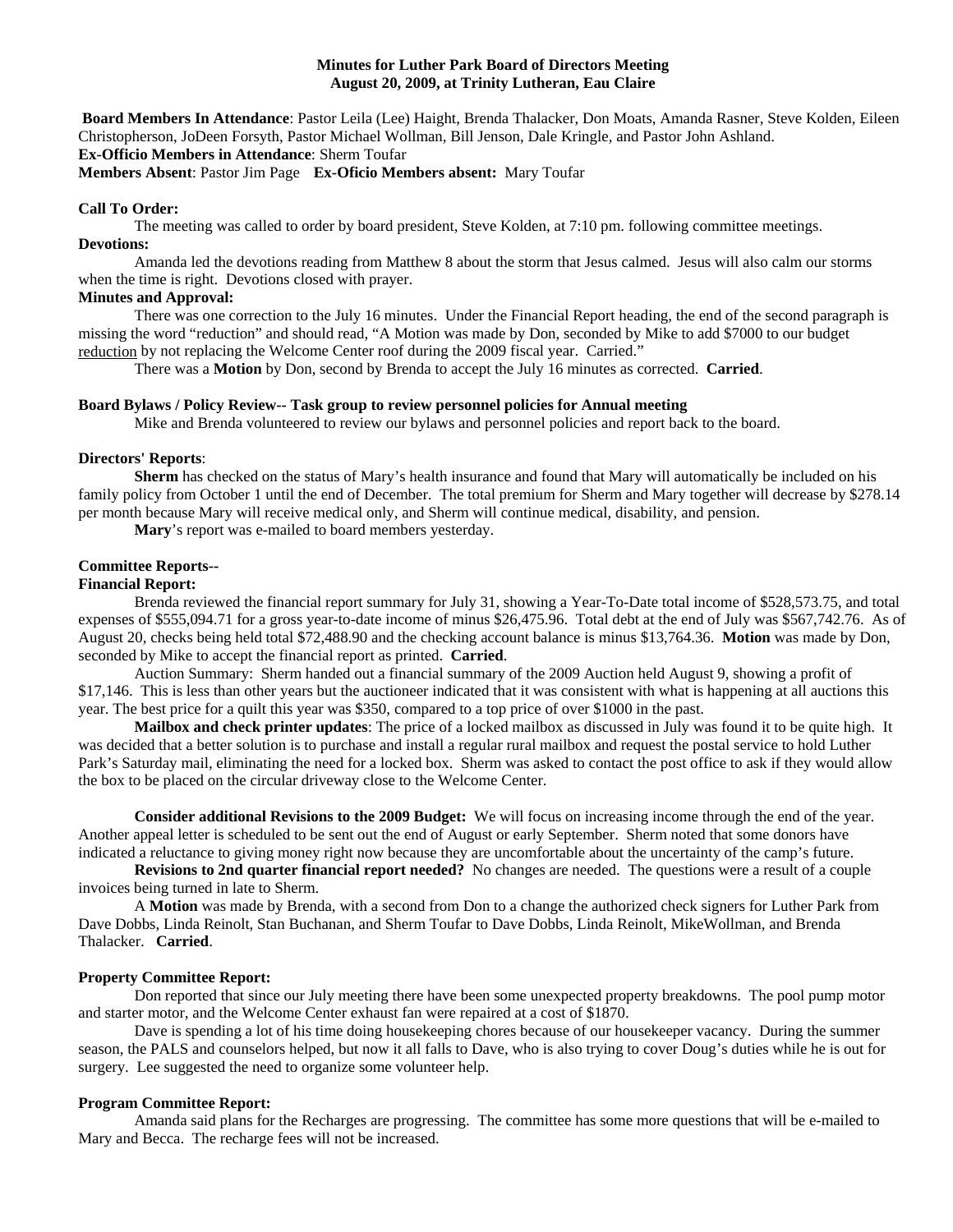## **Unfinished Business**:

# **Replicating the Conference Pastor's Meeting –Planning** (Steve & Jim)

Possible areas being considered for these information gathering meetings are Hayward, Mondovi, and Ettrick.

# **NW Synod Office relocation – Contract copies – FYI (Steve)**

 The last meeting resulted in some changes to the synod relocation plan. The new NW Synod office will be located in the Welcome Center basement and remodeling has begun. The contract will note that the synod will share use of the upstairs conference room to accommodate for handicap accessibility. The monthly rental fee will include utilities. The remodeling is estimated to cost about \$13,000 with volunteer labor and the synod has donated some money toward the project. The remodeling should be done by early October and the synod will move in by the end of the month.

## **"Challenge" from July meeting**

*The president charged each board member with the assignment to think about what we, as individuals can do to increase Luther Park's revenue.* Some of the ideas included:

Amanda and Jim—a run/walk fund raiser

Mike—a polar plunge for board members at the annual meeting

Steve—donate time to work projects, speak at churches, Denim Sunday

Brenda—request churches to consider donations from special funds

## **Recharge Updates (Amanda)**

 The theme and recharge dates are now posted on the Luther Park website. A number of volunteers have come forward. We still need some weekend coordinators to insure everything runs smoothly.

## **New Business**:

## **Public Communication – Use of Message Board and Loop—**

### **Use of the Luther Park Website – Message Board & Keeping site current**

 The president asked the secretary to help with collecting, circulating, and posting questions and answers to the "Ask the Board" page on the Luther Park website, and to help with content for the "In the Loop" e-mail communications.

### **Potential of scheduling "listening sessions" ?**

Steve asked members if we want to schedule some "listening sessions" in several different locations among our member congregations. These could take place in the near future to answer some immediate questions that churches and individuals may have. Even if 25 churches request a special meeting, the earliest we could call such a meeting would be mid October. The president will send out an e-mail asking board members for more discussion on this.

# **Special Corporation Meeting-**

Steve shared the list of churches that are requesting a special meeting of the corporation. As of today, he has 7 requests.

### **Recharge Costs—**

The program committee has decided that the Recharge fee should remain at \$60.

### **Board Meeting with Summer Staff-**

 In late July, several board members met with those summer staff members interested in talking to the board. A summary was e-mailed to board members.

### **Additional Board meeting with Year Round staff (Steve)—**

Steve and Amanda recently met with the year round staff to answer their questions. Steve suggested that we may want to arrange some training for people interested in being weekend retreat hosts.

# **Approve waiver of rental fees for Staff/Alumni Retreat, October 23,24—**

Steve was contacted by a former counselor planning a staff reunion/Toufar Thank you Celebration in October. Steve offered free use of the camp to that group and hoped that this is agreeable to the rest of the board. Don made a **Motion** to waive all facility rental fees for the October alumni celebration. Seconded by Mike. **Carried**.

# **Meeting with Sherm & Mary at their request—Dale and John requested, sometime after August 15**

This offer is still open to the Toufars.